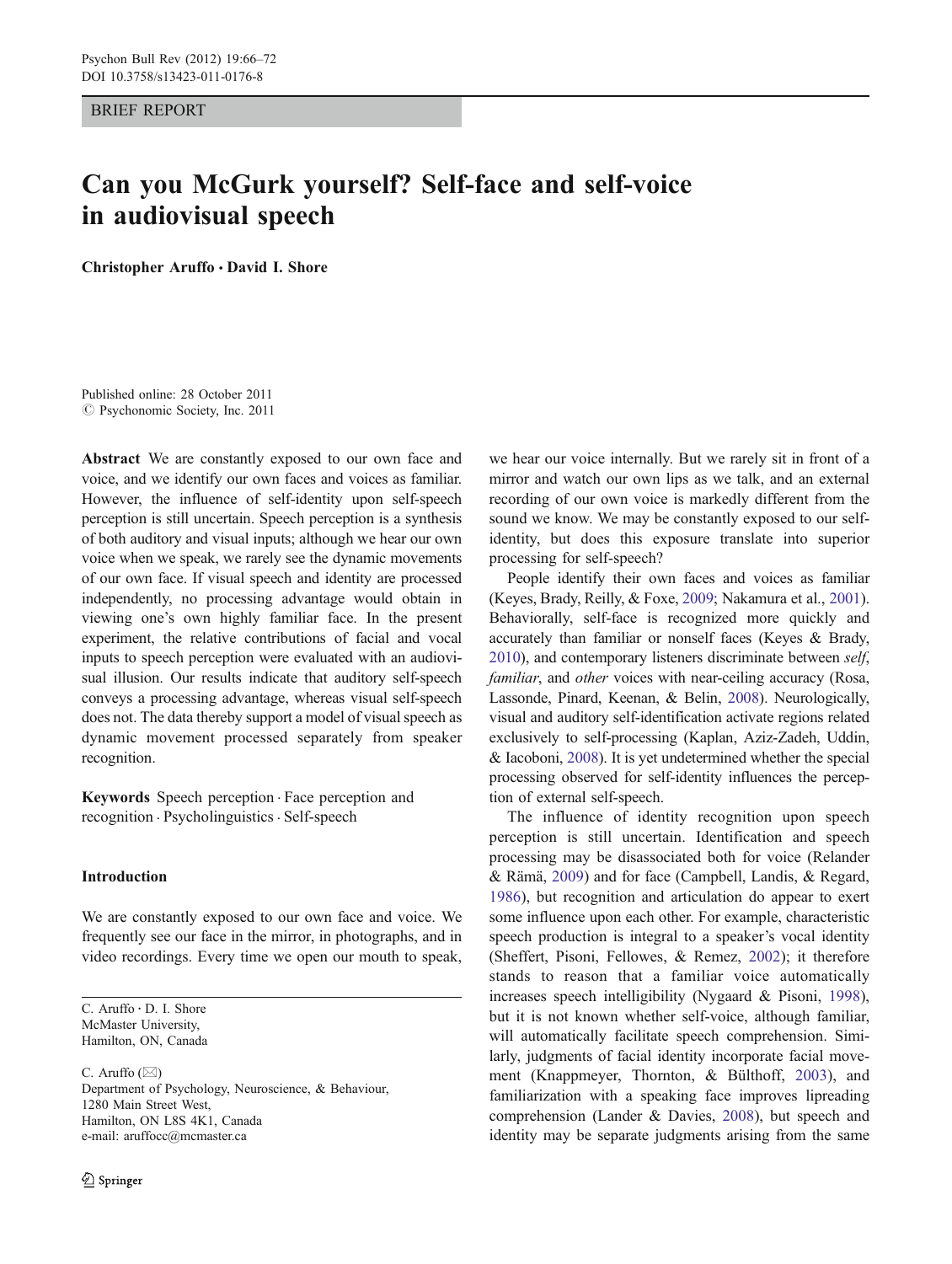facial input (Bruce & Young, [1986](#page-5-0)). It may be that exposure impresses dynamic facial movements upon visual memory and these memories become associated with auditory constructs, such that their activation contributes to improved speech comprehension (von Kriegstein et al., [2008\)](#page-6-0) by generating stronger representations during speech perception (van Wassenhove, Grant, & Poeppel, [2005](#page-6-0)). It is therefore likely that a face whose features are familiar, but whose lip movements have not been studied, will not automatically improve speech intelligibility.

The relative contribution of facial and vocal inputs to speech perception can be evaluated with the McGurk effect. The McGurk effect is an audiovisual illusion in which incongruent visual and auditory speech signals are integrated (McGurk & MacDonald, [1976](#page-6-0)); for example, an auditory /ba/ dubbed onto a visual /ga/ is perceived as /da/ or /la/. Observers are unable to ignore the illusory percept, which demonstrates the mandatory influence of vision on auditory speech perception and makes the McGurk illusion ideal for testing audiovisual speech.

The illusion may take one of two forms: a "blend" illusion, in which auditory /ba/ and visual /ga/ are blended into a percept such as /da/, or a "combination" illusion, in which auditory /ga/ and visual /ba/ are combined into a percept such as /bga/ (MacDonald & McGurk, [1978\)](#page-6-0). Combinations and blends produce different hemifield responses (Diesch, [1995\)](#page-5-0), and self-voice recognition exhibits a right-hemisphere advantage (Hughes & Nicholson, [2010;](#page-6-0) Rosa et al., [2008\)](#page-6-0). To accommodate the possibility of an interaction between self-speech and type of illusion, both blend and combination illusions were included in our experimental design.

The present experiment focused on self-speech. It did not include other familiar speakers, because familiar identities may not integrate when mismatched (Walker, Bruce, & O'Malley, [1995](#page-6-0)). Multiple speakers were presented to each participant, but this was not expected to have an influence on audiovisual perception. That is, switching speaker identity from trial to trial has been observed to influence perception of either auditory or visual speech (Mullenix, Pisoni, & Martin, [1989;](#page-6-0) Yakel, Rosenblum, & Fortier, [2000\)](#page-6-0), but identity variation does not appear to influence the audiovisual McGurk effect (Rosenblum & Yakel, [2001\)](#page-6-0). Thus, the present experiment was designed to compare self-speech with nonself-speech.

To test the effect of self-speech, we recorded participants speaking McGurk stimuli and presented them with these stimuli. Stimuli were nonwords to avoid lexical effects (Brancazio, [2004\)](#page-5-0). Disyllabic stimuli were used because an initial vowel would allow vocal identification prior to presentation of the target consonant (Beauchemin et al., [2006\)](#page-5-0). Visual speech activity prior to presentation of a speech target can facilitate perception of the target (van Wassenhove et al., [2005](#page-6-0)). If self-identity facilitates speech

processing, disyllabic stimuli should be sufficient to demonstrate an effect of self-speech.

Each participant was exposed to three different block types. In matched blocks, the face and voice on each trial came from the same individual, with half of these trials containing a self-recording. A comparison of the quantity of perceived illusions for trials containing self-recordings versus trials containing nonself-recordings provides a measure of the impact of self-identity on speech integration. If a familiar identity reduces the illusion only when mismatched (Walker et al., [1995](#page-6-0)), the illusion will be equally strong for self and nonself trials. There were two types of mismatch blocks: In mismatched-other blocks, all of the faces and voices were from nonself individuals; in mismatched-self blocks, each trial contained either self-face or self-voice dubbed into nonself-voice or nonself-face. Here, the critical comparison concerns the quantity of perceived illusions when self is not present (mismatchedother) versus the quantity of perceived illusions when either self-face or self-voice is present (mismatched-self). On the basis of the observation that we rarely see ourselves talking but hear ourselves constantly, we expect the auditory channel to be more reliable. Therefore, because a more reliable auditory channel reduces the strength of the McGurk illusion (Massaro & Cohen, [1990](#page-6-0)), we expect a reduced quantity of illusions for trials featuring self-voice.

For each model participant, we recruited two individuals to observe the same self-trials as that model. Each of these control participants thus acted as a surrogate "self." We attribute any performance difference between these two groups of participants as supporting the unique role of selfidentity in speech perception.

#### Method

## Participants

There were 19 *model* participants and 38 *control* participants. Model participants (7 male, 12 female; age, 18–45 years) provided stimulus recordings. Control participants' (8 male, 30 female; age, 17–26 years) data were collected from 15 of the 19 models (5 male, 10 female). All participants gave informed consent to the procedures. All procedures complied with the tricouncil ethics procedures in Canada as approved by the McMaster Research Ethics Board. All participants were McMaster University students who received course credit for their participation.

## Stimuli

Each model recorded five repetitions of six disyllables: /aba/, /ada/, /aga/, /ala/, /aða/, and /abga/. Models were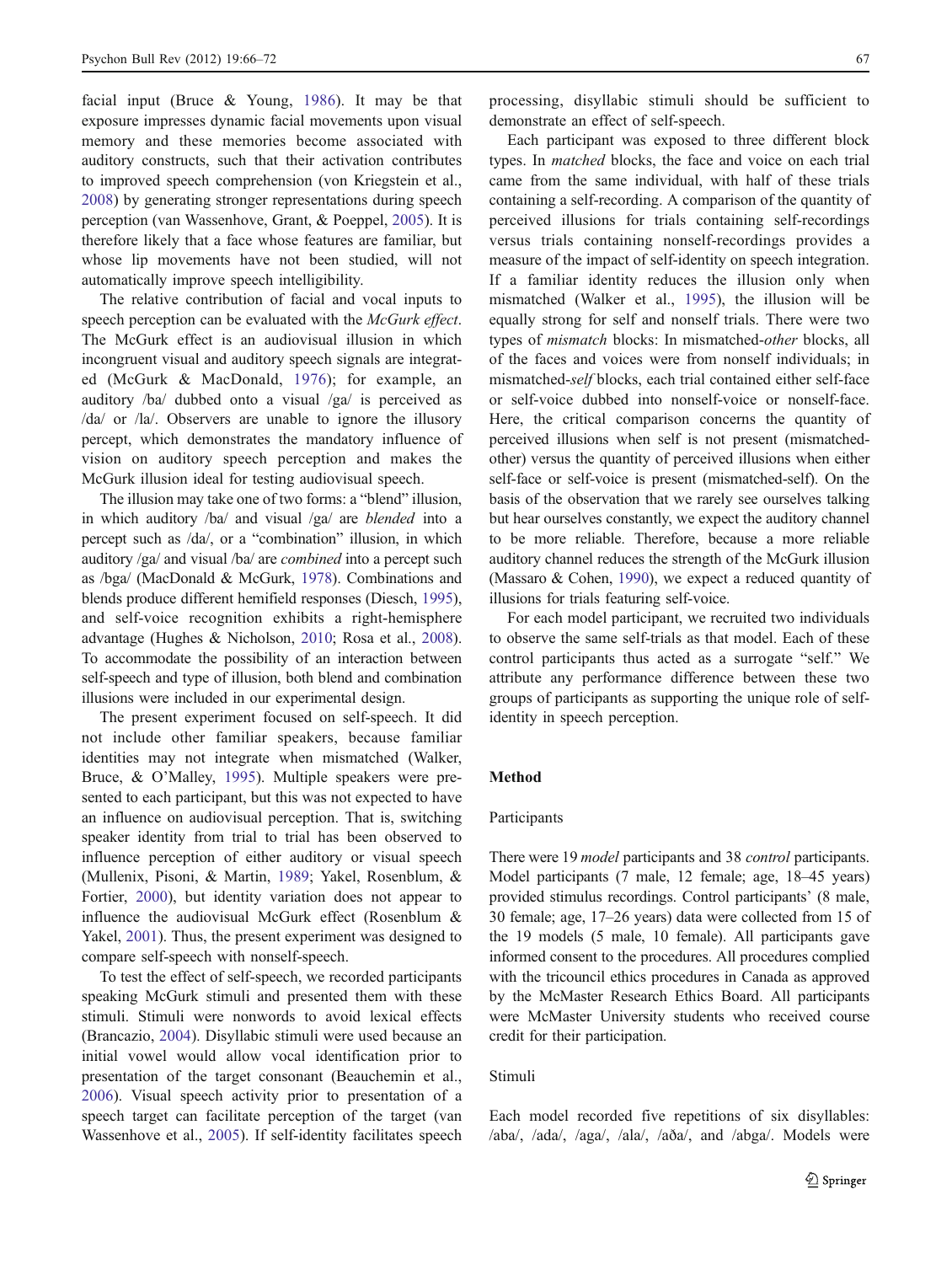instructed to articulate each "as though there were a comma between each syllable." When recorded, models were seated before a plain beige background in a soundattenuated room. A digital video camera (JVC GZ-MG37U) and wireless lapel microphone (Shure PG185) were used. Two 60-W lamps were placed at 45° angles to the participant's body, situated approximately 2 ft away from the participant and on a vertical level with the participant's face, thus rendering the face clearly and fully visible. The video camera was also on a vertical level with the face. Video was recorded in standard 4:3 aspect ratio, framed to include the entire face, to the camera's internal hard drive in MPEG-2 format  $(720 \times 480)$  pixels, 8.5 Mbps). Audio was digitally recorded from the microphone in lossless WAV format (16-bit depth, 44,100 samples/s). The volume of each was normalized using Adobe Audition 3. The audio and video of each session were combined and synchronized to within 6-ms accuracy. The resulting audiovisual streams were cut into 4-s-long segments. Each segment displayed a participant's face gazing silently for approximately 3 s and then speaking one complete disyllable. All audiovisual editing was performed with Adobe Premiere CS4.

Three classes of disyllables were created from these audiovisual segments: congruent, blend, and combination stimuli. Each congruent stimulus presented the same auditory and visual disyllable (/aba/, /ada/, /aga/, /ala/, /aða/, abga/). Each blend stimulus dubbed auditory /aba/ onto visual /aga/; the illusory percept of this stimulus is a phoneme not physically present, such as /ada/, /ala/, or /aða/. Each combination stimulus dubbed auditory /aga/ onto visual / aba/; its illusory percept was a combination of both phonemes, or /abga/. The six congruent disyllables thereby mirrored the most common percepts induced by blend and combination stimuli.

Matched stimuli presented a face and voice belonging to the same speaker. Because each participant had recorded five repetitions of each disyllable, this resulted in 30 congruent stimuli (6 disyllables  $\times$  5 repetitions). To create illusory disyllables, the five repetitions of /aba/ and /aga/ were dubbed onto each other, producing five blends and five combinations. A total of 40 matched stimuli were thus produced for each model.

Mismatched stimuli presented faces and voices belonging to different speakers. For each disyllable, each model's voice was dubbed onto every other model's face. Each mismatched face, therefore, generated 108 congruent stimuli (6 disyllables  $\times$  18 voices), 18 blends, and 18 combinations. In each stimulus, the consonant release was synchronized within an accuracy of 12 ms, and the peak intensity of the initial vowel within an accuracy of 16 ms. Differences in speaking rate between models were accommodated by increasing or decreasing the period of silence

between syllables in the auditory track to match the (unaltered) video track. A total of 144 mismatched stimuli were thus produced for each model.

A grand total of 3,496 unique audiovisual stimuli were created. In each stimulus, disyllables were either congruent or illusory, and identity was either matched or mismatched. Five hundred seventy stimuli were congruent matched (6 disyllables  $\times$  5 repetitions  $\times$  19 models); 190 were *illusory* matched  $(2 \times 5 \times 19)$ ; 2,052 were congruent mismatched (6) disyllables  $\times$  19 faces  $\times$  18 voices); and 684 were *illusory mismatched* ( $2 \times 19 \times 18$ ). Not all stimuli were presented to every participant. These stimuli formed a pool from which the experimental procedure drew.

# Procedure

The testing session was conducted in a sound-attenuated room using a 15-in. widescreen laptop computer (Gateway W6501) at  $1.280 \times 800$  resolution. Display brightness was set to maximum. All display elements other than the experimental interface were blanked from view. Audio was played from the computer's speakers situated directly below the screen. Volume was set to maximum; all participants were played a single stimulus of their own face and voice speaking /ala/ to verify that the volume was neither inaudible nor uncomfortably loud.

No participant saw a familiar nonself speaker. Prior to testing, participants were shown silent segments of each speaker articulating /ala/ and indicated any familiarity with that speaker. When a speaker was identified as familiar, this identification operated as a constraint during the testing procedure, such that stimuli featuring that speaker would not be selected for presentation.

Controls were each assigned to a particular model as their "self." That is, each of the 38 controls was assigned to a specific "self," allowing each of the 19 models to be presented as "self" in two different control sessions. Four of the models did not provide data; however, their absence was not anticipated at the commencement of the testing process, so their stimuli were included in the procedure. Matching sexual identity was not expected to be a factor (Green, Kuhl, Meltzoff, & Stevens, [1991](#page-5-0)) and was not controlled. By assigning a "self" to each control, a control would be presented with blocks of stimuli concordant with those presented to a particular model in that model's experimental session. Thus, controls were presented with stimuli representing "self-match," "self-face," and "self-voice"; however, it must be understood that these stimuli featured the particular model assigned to that control. Controls did not see their own face or voice.

Stimuli were organized by identity into three block types: matched, mismatched-self, and mismatched-nonself. Each block presented 48 trials. Matched blocks featured 24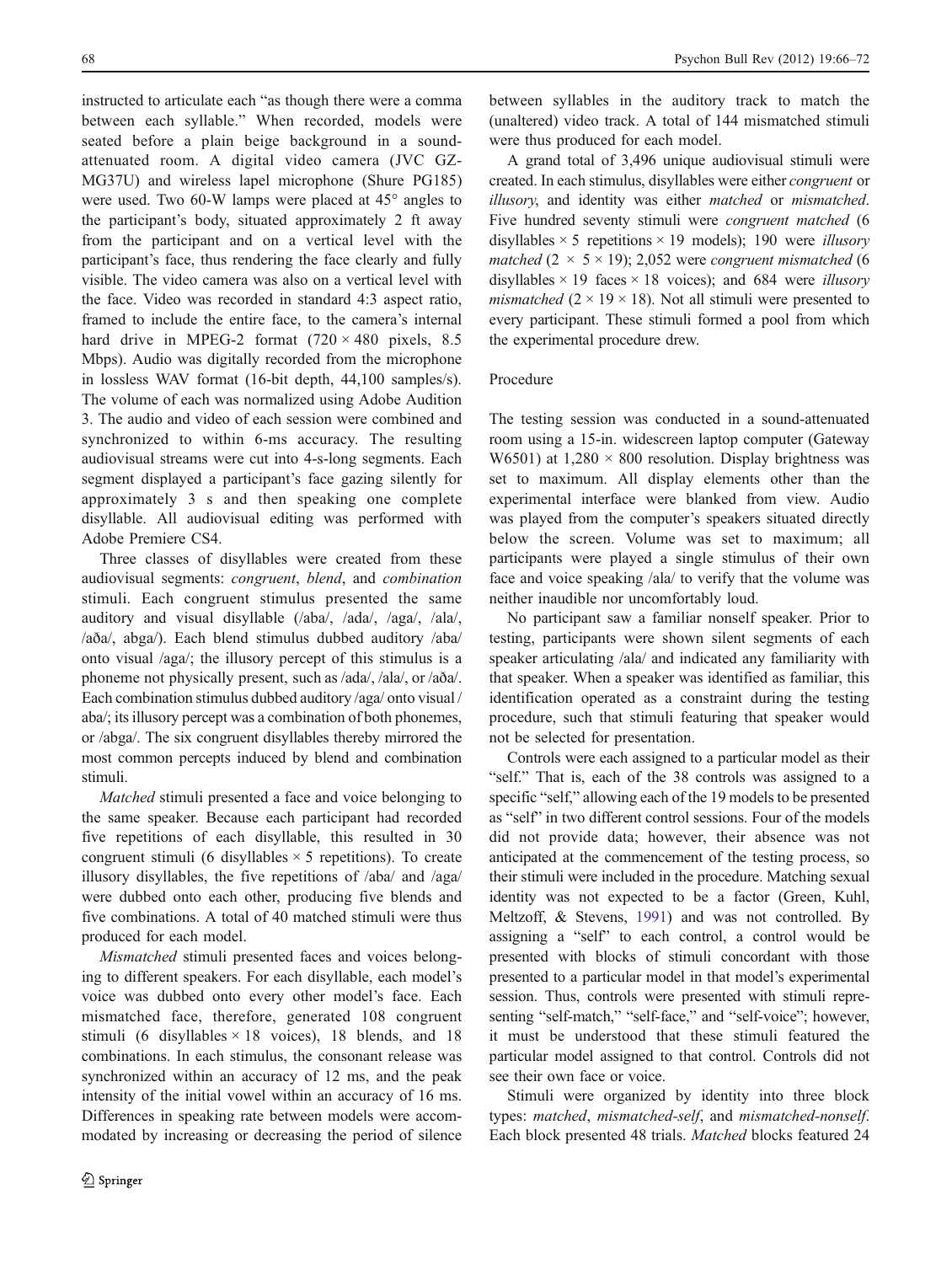self-speech and 24 nonself-speech; *mismatched-self* featured 24 self-face and 24 self-voice; mismatched-nonself featured no self-stimuli. Within each block, stimuli were selected randomly at runtime from the available pool, with two constraints: No two identical stimuli were presented consecutively, and no nonself stimulus featured a familiar identity. Each unfamiliar nonself speakers was presented with equivalent frequency across all blocks. Each type of block was presented twice, making a total of six blocks and a grand total of 288 trials.

Each set of 24 trials comprised nine blend and nine combination stimuli plus one of each congruent disyllable. Experiments featuring the McGurk effect typically feature only blends and combinations; congruent stimuli, if used, are tested beforehand to confirm a speaker's intelligibility. However, the present experiment was different in that models could, potentially, remember what they had recorded. If models had recorded only /aba/ and /aga/, they might, when tested, reject percepts they knew they had not spoken. Alternatively, having recorded six disyllables, models tested only with blends and combinations might wonder why they were not hearing all six. Including congruent stimuli in the experimental design provided controls for each model's intelligibility while reassuring models that all six disyllables were present and possible.

Participants watched single tokens and verbally repeated what they heard. Participants were instructed to maintain eye gaze on the screen and were informed that their looking away would produce invalid results. Verbal free responses were solicited because manual closed-response is known to strengthen the McGurk illusion (Colin, Radeau, & Deltenre, [2005](#page-5-0)). In a pilot experiment, responses had been recorded by an experimenter with paper and pen; however, these responses were not always heard correctly. In the present experiment, participants' responses were recorded using an omnidirectional microphone (Shure SM58); additionally, to guard against mishearings, participants reported their own verbal response on each trial by clicking on one of five buttons reading "ABA," "ADA," "AGA," "ALA," "ATHA," and "OBGA," or by typing a free response. To avoid any influence of visible letters upon an illusory percept, the buttons were hidden while each stimulus was presented and reappeared 3 s after the stimulus had ended. Participants were instructed that this report was meant not to be a "second chance" but to be an accurate record of what they had said. The input given to the computer, as an accurate representation of verbal responses, generated the data analyzed here.

# **Results**

Results were measured as the proportion of trials causing integrated (illusory) percepts. A percept was nonintegrated

when either the auditory or the visual channel was reported alone (/aba/ or /aga/) and integrated when neither the auditory nor the visual channel was accurately reported (e.g., /ala/, /ada/). Congruent trials served as controls for intelligibility. Of the congruent trials, 92% were reported correctly across all identity conditions and did not require further analysis.

No effect of cross-sex conflict between face and voice was expected. Nonetheless, to evaluate this factor, a  $2 \times 2 \times 3$ ANOVA (group, sex conflict, identity) was performed on mismatched-identity trials, using the between-subjects factor of group (model, control) and the within-subjects factors of sex conflict (conflict, no conflict) and *identity* (self-face, selfvoice, and nonself-mismatch). No effect of sex conflict was found,  $F(1, 51) = 0.11$ , n.s., and no interactions were observed. As such, the factor of sex was not considered further.

The presence of self-speech reduced overall susceptibility to the McGurk illusion. A  $2 \times 2 \times 5$  ANOVA was performed (group, disyllable, identity) on all data; disyllable represented either blends or combinations, and *identity* included five levels (nonself-match, self-match, nonself-mismatch, selfface, and self-voice). The model group produced fewer integrated responses than did controls,  $F(1, 51) = 15.26$ ,  $p \leq 0.001$ , and the effect of identity condition differed for the two groups,  $F(4, 204) = 5.28$ ,  $p < .001$  (for the interaction of group and identity condition, compare Fig. [1a and b\)](#page-4-0). No effect of disyllable was observed, and the three-way interaction was not significant. The factor of disyllable was therefore removed in analyzing matched and mismatched blocks.

Self-speech influenced both matched and mismatched speech. Two separate ANOVAs (group, identity) were performed to confirm the interaction of self-speech and identity in matched trials  $(2 \times 2)$ ,  $F(1, 51) = 6.43$ ,  $p = .014$ , and in mismatched trials  $(2 \times 3)$ ,  $F(2, 102) = 6.456$ ,  $p = .002$ . Four planned *t*-tests were performed ( $\alpha$  = .05). In matched blocks, self-speech integrated to a lesser degree than nonselfspeech,  $t(14) = 4.006$ ,  $p = .001$ . When mismatched, selfvoice supported fewer integrations than did nonself,  $t(14)$  = 2.764,  $p = .015$ , whereas self-face did not differ from nonself-face,  $t(14) = .647$ , n.s.. Finally, self-voice supported fewer illusions than did self-face,  $t(14) = 3.148$ ,  $p = .007$ , in mismatched-self blocks. Among all illusory trials, 40.0% were reported as auditory (/aba/) and 1.5% as visual (/aga/). Thus, self-speech reduces the magnitude of the McGurk effect, which reduction appears to be caused primarily by self-voice.

We also analyzed blends and combinations separately on the basis of our a priori assumption that these trial types may produce different results (cf. Diesch, [1995](#page-5-0)). Simple-effects analyses confirmed an effect of identity on the proportion of integrated responses on blend trials,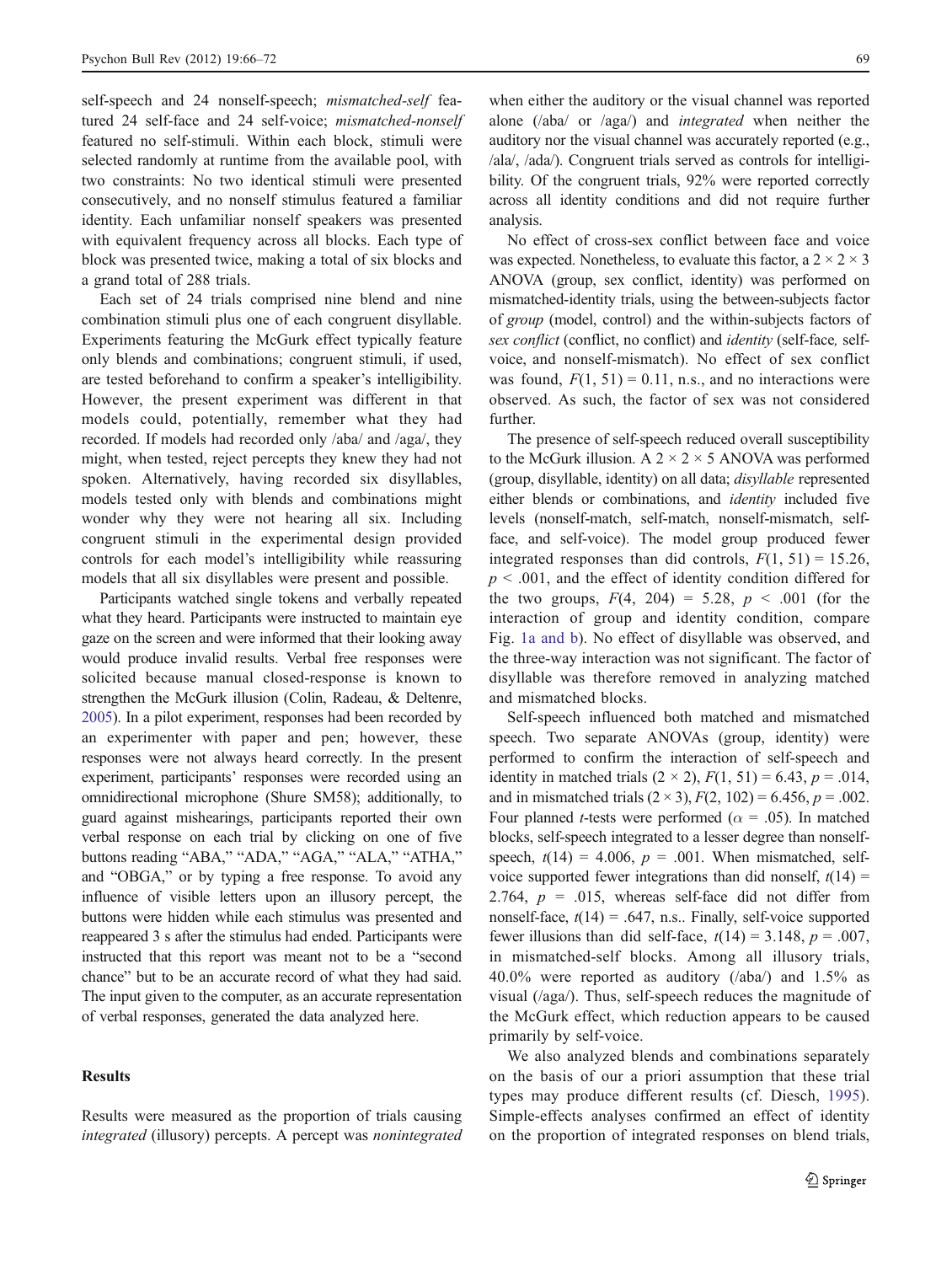perceived under different identity conditions, separated by participant group. Error bars represent standard error of mean corrected for within-subject comparisons. a Model group. b: Controls

<span id="page-4-0"></span>

 $F(4, 56) = 6.484$ ,  $p < .001$ . Combination trials showed no such effect,  $F(4, 56) = .856$ , n.s.; although the same pattern seen with the overall data and with the blends was weakly suggested, the differences were not nearly as striking (compare Fig. 2a and b). Two-tailed planned paired-samples t-tests, performed on blends, show fewer integrations supported by self-speech than by nonself-speech,  $t(14) = 3.35$ ,  $p = .005$ ; mismatched blends show marginal differences between nonself- and self-voice,  $t(14) = 2.102$ ,  $p = .054$ , or self-face and self-voice,  $t(14) = 2.142$ ,  $p = .050$ .

## **Discussion**

Processing expertise for audiovisual self-speech was tested using the McGurk effect. Self-face, self-voice, and audiovisual self-speech were compared with more traditional conditions that did not include self-voice or self-face. Fewer integrated stimuli were perceived as illusory when self-speech was viewed, as compared with nonself speech. Examining the relative roles of self-voice and self-face versus mismatched-nonself showed fewer integrations for self-voice only. None of these effects were observed when the same stimuli were presented to control participants. We interpret this effect as a greater processing expertise for self-voice than for self-face in the integration of self-speech stimuli.

Auditory self-speech conveys a processing advantage. The advantage is observed here by heavier weighting being given to the auditory channel, and not to the visual channel, when audiovisual speech was integrated. In mismatched conditions, self-voice weakened the illusion, whereas self-face did not. In matched conditions, selfspeech supported fewer illusions, and responses were mainly auditory (/aba/); the auditory response cannot be attributed to attentional selection or signal clarity, since both channels were from the same source and free of noise or degradation. The result may be interpreted as greater weight to the auditory channel. That is, auditory self-speech was perceived as more reliable than visual self-speech and, thus, was weighted more heavily. The reduction in illusion strength across all conditions for the model group may be accounted for by this emphasis on self-voice. That is, the greater reliability of the voice in the self-voice condition may carry over to a more general emphasis on the voice and a subsequent overall reduction in illusion strength. This conclusion must remain speculative at this time, since we did not predict or expect an overall reduction in the strength of the McGurk illusion in the presence of self-speech.

perceived by model group under different identity conditions, separated by disyllable type. Error bars represent standard error of the mean corrected for within-subjects comparisons. a Blend trials. b Combination trials

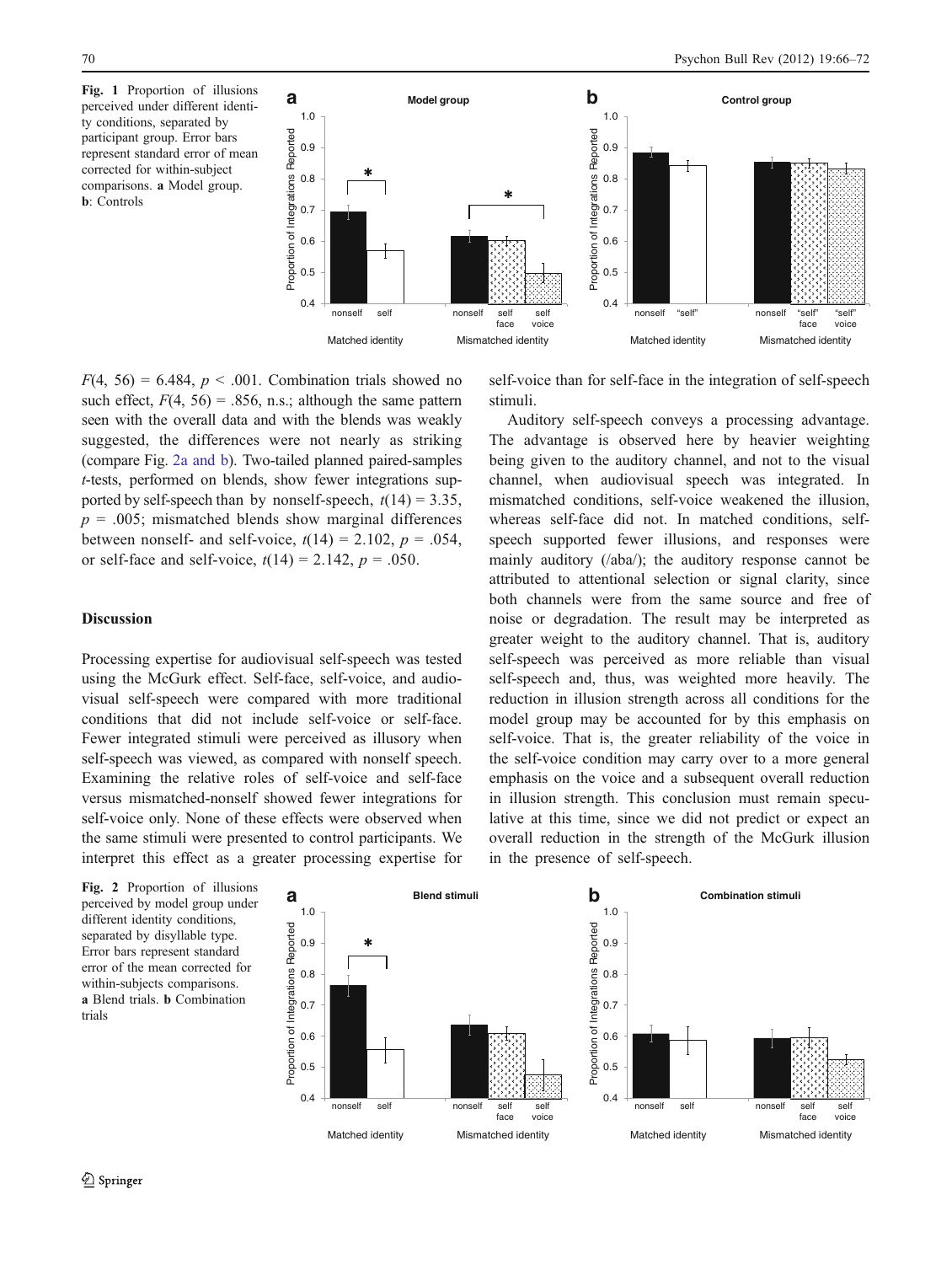<span id="page-5-0"></span>Self-face does not provide an advantage to visual speech processing. Self-face trials supported the same number of integrations as nonself-mismatched trials. Because self-face is familiar, this result supports the dual-channel model of face perception (Bruce  $&$  Young, 1986) by indicating that improved lipreading skill is not automatically conferred by familiarity with a speaker's facial features. Rather, a listener must watch a person speaking to become familiar with that speaker's visual speech.

Self-identification may exert some influence on audiovisual speech integration. This influence is implied by the difference between blend and combination trials. Although combination trials showed an overall reduction in integrated percepts, as compared with controls, this reduction may be explained by the already-mentioned adaptation to the auditory channel. Because combination illusions are better perceived in the right visual field (Diesch, 1995) and selfspeech is better recognized in the right hemisphere of the brain (Hughes & Nicholson, [2010](#page-6-0)), it may be supposed that self-recognition did not affect combination trials, or affected them too weakly to be observed within the present experimental design. The difference observed between identity conditions for blend trials might therefore be partially attributed to self-identification.

Self-identification does not prevent integration of audiovisual speech. Self-face integrated with nonself-voice in the same proportion as any two unknown speakers. Although self-voice supported fewer integrations than did self-face, integration was nonetheless greater than floor performance, indicating that self-voice did integrate with nonself faces to some degree. Therefore, the difference between self-face and self-voice might most accurately be explained by optimal weighting of the sensory input (cf. Ernst & Banks, 2002).

Self-face will integrate with an unknown voice. This result argues against an automatic influence of facial identity upon facial speech, as suggested by Walker et al. [\(1995](#page-6-0)). In that experiment, familiar speakers reduced the illusion only when face and voice were mismatched. If that result had been due to facial speech, optimal weighting toward the visual channel would have occurred, and participants would have reported visual percepts. However, their participants reported auditory percepts. It may be that when both face and voice are separately identifiable, a mismatched stimulus may be disunified into separate channels, allowing attentional selection to the auditory response. Conversely, the integration of matched stimuli observed in that experiment can be parsimoniously explained: If facial and vocal speech are equally reliable, neither would exert such weight as to produce a nonintegrated percept.

Although there is still much to be discovered about the effects of familiarity and self-speech on audiovisual speech

perception, the present data argue that familiar facial features do not automatically contribute to audiovisual speech processing.

## Conclusion

Auditory self-speech resisted integration with visual speech from other speakers, supporting the claim of a processing advantage for auditory self-speech. Self-face did not resist integration with unknown voices, supporting the supposition that speakers are familiar with features of their own voice but less so with the dynamic features of their own face speaking. Furthermore, the lack of an advantage for self-face stimuli refutes the claim that familiar facial features always provide an advantage, confirming instead that familiarity with the specific dynamic stimulus may be required. This result has implications for how we process information about ourselves and about others with whom we are familiar.

Author note and acknowledgements These data were presented in partial fulfillment of an M.Sc. degree to the first author. We would like to thank David Feinberg and Karin Humphreys for supervision and support throughout this project, and Kyla Baird, who assisted in collecting data. We also acknowledge the Natural Sciences and Engineering Research Council of Canada who supported D.I.S. through a Discovery Grant, and the Canadian Foundation for Innovation and Ontario Innovation Trust for infrastructure funding. These data were previously presented at IMRF 2011 in Japan, imrf. info/2011/480.

# References

- Beauchemin, M., De Beaumont, L., Vannasing, P., Turcotte, A., Arcand, C., Belin, P., et al. (2006). Electrophysiological markers of voice familiarity. European Journal of Neuroscience, 23, 3081–3086. doi[:10.1111/j.1460-9568.2006.04856.x](http://dx.doi.org/10.1111/j.1460-9568.2006.04856.x)
- Brancazio, L. (2004). Lexical influences in audiovisual speech perception. Journal of Experimental Psychology: Human Perception and Performance, 30, 445–463. doi:[10.1037/0096-](http://dx.doi.org/10.1037/0096-1523.30.3.445) [1523.30.3.445](http://dx.doi.org/10.1037/0096-1523.30.3.445)
- Bruce, V., & Young, A. (1986). Understanding face recognition. British Journal of Psychology, 77, 305–327.
- Campbell, R., Landis, T., & Regard, M. (1986). Face recognition and lipreading. Brain, 109, 509–521. doi[:10.1093/brain/109.3.509](http://dx.doi.org/10.1093/brain/109.3.509)
- Colin, C., Radeau, M., & Deltenre, P. (2005). Top-down and bottomup modulation of audiovisual integration in speech. European Journal of Cognitive Psychology, 17, 541–560. doi[:10.1080/](http://dx.doi.org/10.1080/09541440440000168) [09541440440000168](http://dx.doi.org/10.1080/09541440440000168)
- Diesch, E. (1995). Left and right hemifield advantages of fusions and combinations in audiovisual speech perception. Quarterly Journal of Experimental Psychology, 48A, 320–333.
- Ernst, M., & Banks, M. (2002). Humans integrate visual and haptic information in a statistically optimal fashion. Nature, 415, 429– 433. doi:[10.1038/415429a](http://dx.doi.org/10.1038/415429a)
- Green, K., Kuhl, P., Meltzoff, A., & Stevens, E. (1991). Integrating speech information across talkers, sex, and sensory modality: